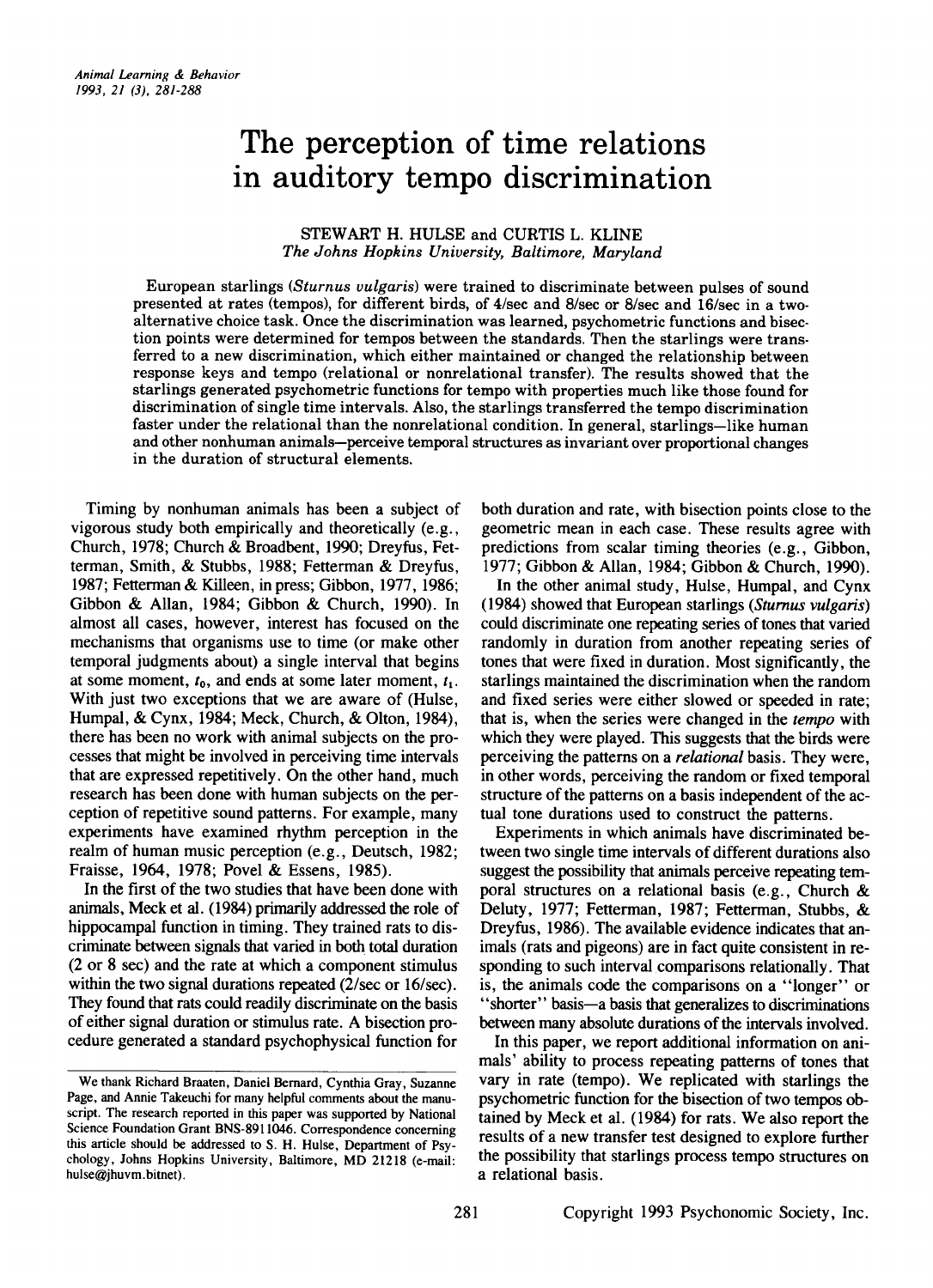## BASELINE DISCRIMINATION

#### Method

Subjects. Nine experimentally naive, adult male wild-caught European starlings *(Sturnus vulgaris)*of unknown age served as subjects. They were obtained from the Patuxent Federal Wildlife Preserve in Laurel, MD. The starlings were maintained at 85%-90% of their free-feeding weights on a diet consisting of Purina Start-N-Grow (Ralston-Purina, St. Louis, MO). For reinforcement in the test apparatus, this diet was combined with ground hard-boiled eggs (shells included), ground carrots, and moist dog food. Grit and water were available in the home cages, and water was available in the test chamber. The birds were housed in individual cages in an aviary with approximately 50 other starlings. The light:dark cycle in the aviary was controlled by a Paragon (Two Rivers, WI) Model EC72ST Sun Tracker timer, and was set to match the day:night cycle in Baltimore, MD.

Apparatus. The starlings were tested in a wire-mesh cage, 28 em wide  $\times$  20 cm high  $\times$  30 cm deep, which was suspended in the center of an  $80\times60\times60$  cm sound-attenuating chamber (Model AC3, Industrial Acoustics Company, New York, NY). Three translucent keys, 2 cm in diameter, were located 4 cm apart on a panel facing the bird. Two rectangular holes (6.0 cm wide  $\times$  4.5 cm high), located 4.5 em beneath the side keys and 2 em above the floor of the cage, allowed access to food hoppers (Model G561O, Gerbrands, Cambridge, MA) when the hoppers were in the raised position. Two 28-V (No. 1820) light bulbs, mounted behind a translucent screen on the center of the back wall of the chamber, provided a houselight. A Jensen (Lincolnshire, IL) 14-cm speaker was mounted 22 em directly above the test cage.

Sound generation, experimental contingencies, and data recording were controlled by an IBM PC/AT-compatible microcomputer. For sound generation, the computer controlled a Data Translation (Marlborough, MA) Model 2801 digital-analog converter. The computer-generated sounds were passed through a Coulbourn Instruments (Lehigh Valley, PA) gate that was set for a linear 8-msec rise/fall time. Output from the gate went to a 10-kHz lowpass filter and then to a Crown International (Elkhart, IN) Model D-75 amplifier. The amplifier output went to the speaker located in the chamber.

Stimuli. The stimuli consisted of repetitions of IO-msec pulses of a IOOO-Hz sine tone generated in real time from a wave table in computer software. Pulses were measured at 65 dB SPL by a microphone placed at a location in the test chamber directly in front of the response keys. The pulses were combined with different intertone intervals to generate pulse streams of varying rates or tempos. For initial discrimination training, the pulses were separated by intertone intervals of either 240, 115, or 52 msec. These time relations produced pulse trains with tempos of 4. 8. or 16.129 pulses/sec. The latter tempo departed from a nominal 16 pulses/sec exactly. because of software timing constraints. The experiments provided no evidence that the starlings could discriminate tempos in the immediate region of 16 pulses/sec: therefore. this label will be used for the baseline tempo of 16.129 pulses/sec.

To minimize initial speaker transients and to keep the apparatus compatible with other experiments running in the laboratory at the same time, the first pulse in a pulse train was initiated during a trial by the electronic gate. Subsequent pulses in a train were gated by software. The pulse trains continued for an amount of time that was determined by the experimental contingencies described below.

Sonograms determined from recordings made in the experimental chambers showed that the stimuli reaching the subjects' ears were richly harmonic, in spite of the fact that they were generated from sine tones. This was no doubt due to speaker characteristics and to resonances in the acoustic chambers. Most energy was in the fundamental range of 1000 Hz: however. from pulse to pulse. amplitude levels over the second through the fourth harmonic were down to 5 to 10 dB. Levels fell to approximately 20 dB with the fifth harmonic, and were scarcely measurable thereafter. Although the individual pulses varied somewhat in their spectra (again. most likely due to speaker characteristics). there was no evidence that the spectra varied in any systematic way from pulse to pulse within the pulse train for a given tempo, or for pulses from tempo to tempo. To the human ear, the individual pulses for all the tempos sounded like sharp, plucked "ticks," with little sense of pitch.

Five of the starlings heard stimuli that began with the pulse of sound, while the other 4 starlings heard stimuli that began with the intertone interval. These treatments were counterbalanced across conditions.

Procedure. The starlings were trained to eat from the food hoppers, and were then shaped to peck at the illuminated center key for access to the food hoppers. Next, the birds were shaped to peck first at the center key, then at an illuminated side key, with the right and left keys alternating from trial to trial. Correct pecks to the left key were always reinforced by access to the left food hopper, and correct pecks to the right key were reinforced by access to the right hopper.

Discrimination training then followed with a two-alternative choice (go right/go left) procedure. Daily sessions lasted 2.5 h. Each trial within a session started with the illumination of the houselight, followed 10 sec later by illumination of the center key. Pecks at the center key darkened the key, lit the side keys, and produced one of two stimulus patterns  $(p = .50)$ . Five birds were trained to discriminate between tempos of 4 and 8 pulses/sec, while the other 4 birds were trained to discriminate between tempos of 8 and 16 pulses/sec. Within each tempo condition, a tempo was assigned to a unique side key, left or right. Thus, for the 4/8 tempo condition, the 4-pulse/sec stimulus might be assigned to the left key, and the 8-pulse/sec stimulus to the right. Stimulus key assignment was counterbalanced across birds. Correct responses were reinforced with 3-sec access to the food hopper that was located beneath the appropriate key. A 5-sec intertrial interval (ITI) followed the 3-sec reward period. The ITI was followed by the start of the next trial. Pecks to the incorrect key during a trial darkened the key and turned off the houselight for a lO-sec time-out. The ITI then followed.

On all trials, stimulus patterns played until a side key was pecked. or for a variable length of time (2.5-4 sec), whichever came first. If the bird did not respond within this period, the center key darkened and the ITI started. Incorrect responses and trials with no response were followed by correction trials. in which the same stimulus pattern was repeated. Data from the correction trials were not used in subsequent analyses.

After 30 days of training, the side keys were no longer lit following the peck to the center key that started a trial. This was done to emphasize sound pattern onset as a salient cue rather than an illuminated side key. One bird (L1) stopped pecking the side keys when they were darkened, so. for this bird, the keys were turned on for the first half of each session for the seven sessions that followed. The keylights were then darkened permanently, and the bird continued to respond.

#### Results **and** Discussion

All the starlings learned their respective discriminations, taking between 38 and 93 sessions to reach a criterion of 85 % correct within a session.

When the starlings' performance was stable at criterion, as judged by inspection of the data, we undertook two experiments to study the properties of the basic discrimination. Each experiment lasted from I to 10 days and was followed by a return to the baseline discrimination until the starlings' performance restabilized.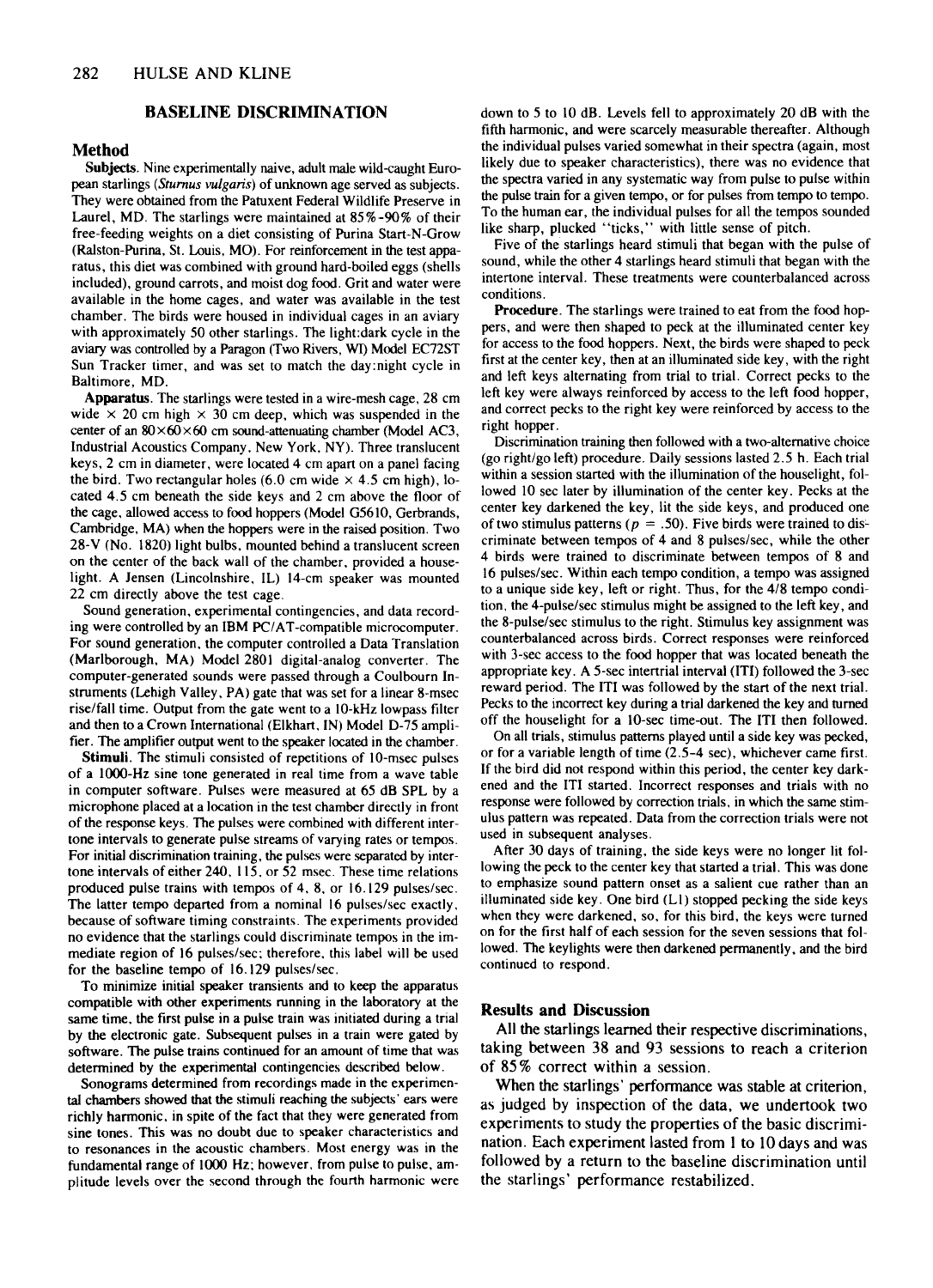# EXPERIMENT 1 Determination of a Psychometric Function for Tempo

In this experiment, we determined psychometric functions for tempo by testing the birds with tempos other than the baseline tempos.

#### Method

Subjects and Apparatus. The subjects and apparatus were the same as those used in the baseline discrimination.

Stimuli. Ten new tempos were used as probe stimuli (see Table I). Six had pulse rates between the training tempos; two were faster and two were slower than the training tempos. Except for the tempo changes, the stimuli were identical to those used in the baseline discrimination.

Procedure. For eight daily sessions, 10% of the trials were probe trials in which the birds were exposed to I of the 10 probe tempos. The remaining trials were standard baseline discrimination trials incorporating the 2 baseline tempos. Each probe tempo had an equal chance of occurring on probe trials  $(p = .10)$ . Responses to probe trials led immediately to the ITI, without reinforcement or time-out.

## Results and Discussion

The starlings produced typical S-shaped psychometric functions. The data indicate that the starlings responded to tempo changes on a relational basis, described well by the principles underlying Weber's law.

Figure 1 displays psychometric functions for each bird. The proportions of responses to the "fast" key are plotted as a function of stimulus tempo. The functions are grouped by the tempos to which the birds were exposed. Although there was some variability among the birds, all functions within the  $4/8$  and  $8/16$  tempo conditions have the same general shape and slope.

Figure 2 displays mean proportions of responses on the "fast" key to probe stimuli for the starlings trained with the 4/8 and 8/16 discriminations and tested with the probe tempos appropriate for each. The tempos for the birds tested with the 4/8 stimuli were scaled for display in Figure 1 by doubling them. IfWeber's law holds for tempo, the data for both the (scaled) 4/8 stimuli and the 8/16 stimuli should be fit by the same function; that is, the two functions should superimpose. Figure 2 shows that this was indeed the case.

| <b>Table 1</b>                          |
|-----------------------------------------|
| Tempos (Pulses per Second) Used as      |
| <b>Bisection Probes in Experiment 1</b> |

| <b>Baseline Discrimination</b> |                     |
|--------------------------------|---------------------|
| 4 vs. 8 Pulses/Sec             | 8 vs. 16 Pulses/Sec |
| 2.50                           | 7.00                |
| 3.00                           | 7.70                |
| 4.17                           | 9.10                |
| 5.00                           | 10.00               |
| 5.56                           | 11.10               |
| 6.00                           | 12.50               |
| 7.00                           | 14.00               |
| 7.70                           | 15.00               |
| 9.10                           | 17.00               |
| 10.00                          | 19.00               |



Figure I. Proportions of pecks to "fast" key as a function of probe tempos (pulses per second) for individual starlings trained on 4 versus 8-, and 8- versus 16-pulse/sec discriminations.



Figure 2. Proportions of pecks to "fast" key as a function of probe tempos (pulses per second) in the bisection procedure of Experiment 1. Data are from a group trained with 8- and 16-pulse/sec stimuli, and a group trained with 4- and 8-pulse/sec stimuli. Tempos for the latter have been scaled by doubling their values. Error bars are standard errors of the mean.

Bisection points for psychometric functions based on temporal data are often found at the geometric mean of the stimulus values involved (e.g., Church & Deluty, 1977; Gibbon, 1986; Fetterman & Killeen, in press). In order to determine whether this was so for data based on tempos as well, a bisection point for the data of Figure 2 was calculated as follows. Proportions for the tempos in the figure were transformed to normal deviates. Proportions for 8 and 16 pulses/sec were included, but values below and above these limits were not. Proportions for stimulus values common to the 4/8 and 8/16 conditions in the figure (e.g., the two values at 8 and 16 pulses/sec) were averaged and normal deviates were calculated for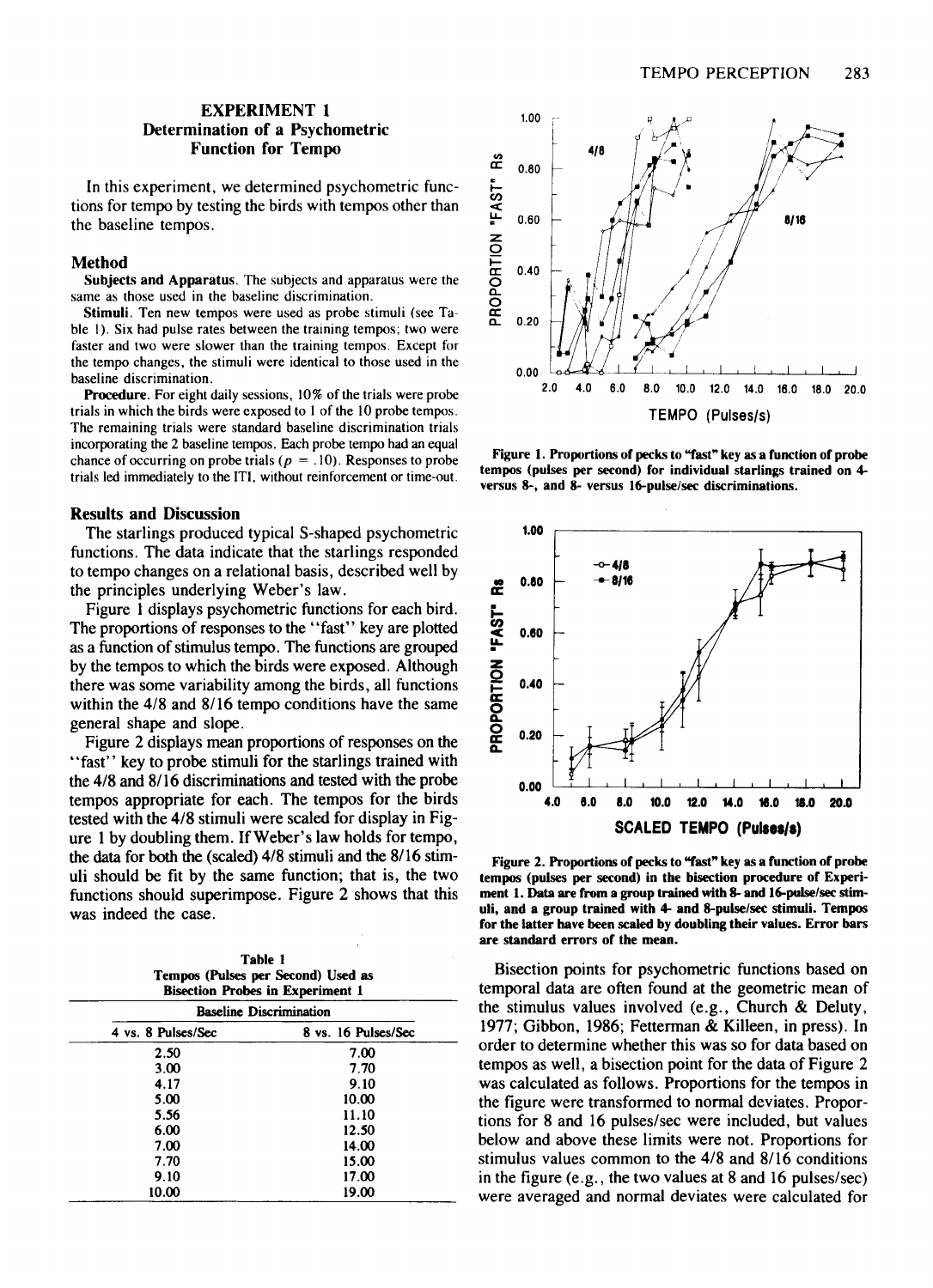the averages. The resulting scores were fit with a straight line by the method of least squares. This procedure produced a linear function with  $r^2 = .96$ , and a bisection point at the 0 deviate value corresponding to a tempo of 11.88 pulses/sec. For the tempos involved, the bisection point is closer to the arithmetic mean of 12.00 pulses/sec than it is to the geometric mean of 11.31 pulses/sec.

The bisection point was calculated similarly, and for the unsealed 4/8 data taken alone was 5.93 pulses/sec. This compares with an arithmetic mean of 6.00 pulses/sec and a geometric mean of 5.67 pulses/sec. For the 8/16 data taken alone, the bisection point was 11.63 pulses/sec. This compares with an arithmetic mean of 12.00 pulses/sec and a geometric mean of 11.31 pulses/sec.

Taken together, only the bisection point for the 8/16 data taken by themselves corresponded closely to the geometric mean-a correspondence characteristic of earlier data (e.g., Church & Deluty, 1977). Zeiler (1985) noted that bisection points are not always at the geometric mean for temporal data, for reasons often related to experimental procedures.

It is worth noting parenthetically that the arithmetic, geometric, and harmonic means of the tempos correspond to the harmonic, geometric, and arithmetic mean of the intervals separating sounds in the pulse train defining a tempo. We discuss the data in terms of tempo, but the data could be expressed in terms of interpulse interval. For theoretical purposes, corresponding translations of the data with respect to the bisection point would then be in order.

Difference limens (DIs) were calculated for the 4/8 and 8/16 psychophysical functions by averaging the tempo values calculated for normal deviates at response proportions of .25 and. 75; that is, the tempo values that the birds would have called "fast" 25% and 75% of the time. The DIs were then divided by the value for the bisection point in order to determine a Weber fraction. The Weber fraction for the 4/8 function was .176; for the 8/16 function it was .154. Although not identical, these fractions are similar. They imply that Weber's law holds reasonably well over the ranges of tempos studied-a conclusion certainly supported by the good fit for the combined functions displayed in Figure 2. All this in tum implies that, in general, starlings perceive tempos relationally.

Although we conclude that the starlings were responding on the basis of time and tempo, it is conceivable that they were responding to other perceptual dimensions that may have been confounded with changes in pulse rate. One possibility is that the *timbre,* or tone quality of the sounds varied systematically with tempo. Although timbre is a nominal, qualitative dimension, perhaps the spectra associated with the tones of different tempos could nevertheless change, in some graded fashion, with tempo. Timbres can, for example, be arranged in multidimensionally determined similarity spaces, such that some timbres are "closer" in similarity than others (Grey, 1977; Grey & Gordon, 1978). Our spectral measurements of the stimuli belie this possibility, however, because there

were no systematic changes in the spectrum of the tones for tempos of different pulse rates.

Another possibility is that tone spectrum interacted in some fashion with tempo to produce a graded stimulus dimension, perhaps because the starlings' auditory systems failed to temporally segregate sounds over the range of intertone intervals that were used. This possibility is belied in general by the fact that the temporal resolving power of songbirds is much like that of mammals (Dooling, 1980). More important, starlings readily resolve temporal gaps as short as 3.2 msec between bursts of broadband noise (Klump & Maier, 1989). Our shortest interpulse intervals (52 msec) were more than an order of magnitude larger. To be sure, our stimuli were nominally sine tones and not broadband noise, and were repeated in pulse trains. But there is no a priori reason to believe that these stimulus differences would change gap-detection thresholds sufficiently (if at all) to induce a graded *qualitative* change in the tones as a function of their tempo. The sum of the evidence leads to the conclusion that the starlings were using temporal aspects of the pulse trains to solve the tempo discrimination and to produce the psychometric functions. .

# EXPERIMENT 2 Absolute Versus Relative Perception of Tempo

The results of Experiment 1 showed that the starlings responded to probe tempos between or near the baseline tempos according to psychophysical principles, suggesting perceptual constancy for constant ratios among tempos. In Experiment 2, we provided another test of the relational processing of the pulse rates associated with different tempos. Transfers were designed to determine whether the birds were coding the baseline tempos with their associated responses *absolutely* (e.g., 4 pulses/sec  $\rightarrow$ peck left, 8 pulses/sec  $\rightarrow$  peck right), or *relationally* (e.g., slower tempo  $\rightarrow$  peck left, faster tempo  $\rightarrow$  peck right).

## Method

Subjects and Apparatus. The subjects and apparatus were the same as those used in the baseline discrimination.

Stimuli. The stimuli consisted of pulse trains that were identical to the training stimuli. The tempos of the pulse trains for any given bird were 4 and 8 pulses/sec, or 8 and 16 pulses/sec, depending on which stimuli were used for initial training for any bird.

Procedure. The starlings that had been trained on stimuli of 4 and 8 pulses/sec were transferred to 8 and 16 pulses/sec, and vice versa. Five of the starlings (Y3, lA, M15, G30, and P69) were tested in a *relational transfer* condition, in which the association between right and left keys and fast and slow tempos was the same as in the baseline discrimination, Of these, Y3 and P69 were transferred from 4/8 stimuli to 8/16 stimuli, and MI5, lA, and G30 from  $8/16$  to 4/8 stimuli. For the other 4 starlings (L1, Y2, A33, and Z76), the association between fast and slow tempos and keys was reversed in a *nonrelational transfer* condition. Of these, L1, A33, and Z76 were transferred from 4/8 to 8/16 stimuli and Y2 from  $8/16$  to  $4/8$  stimuli. Thus, as Figure 3 shows, if a starling had been trained to peck at the left key for 4 pulses/sec and the right key for 8 pulses/sec, it was transferred to 8 pulses/sec on the left key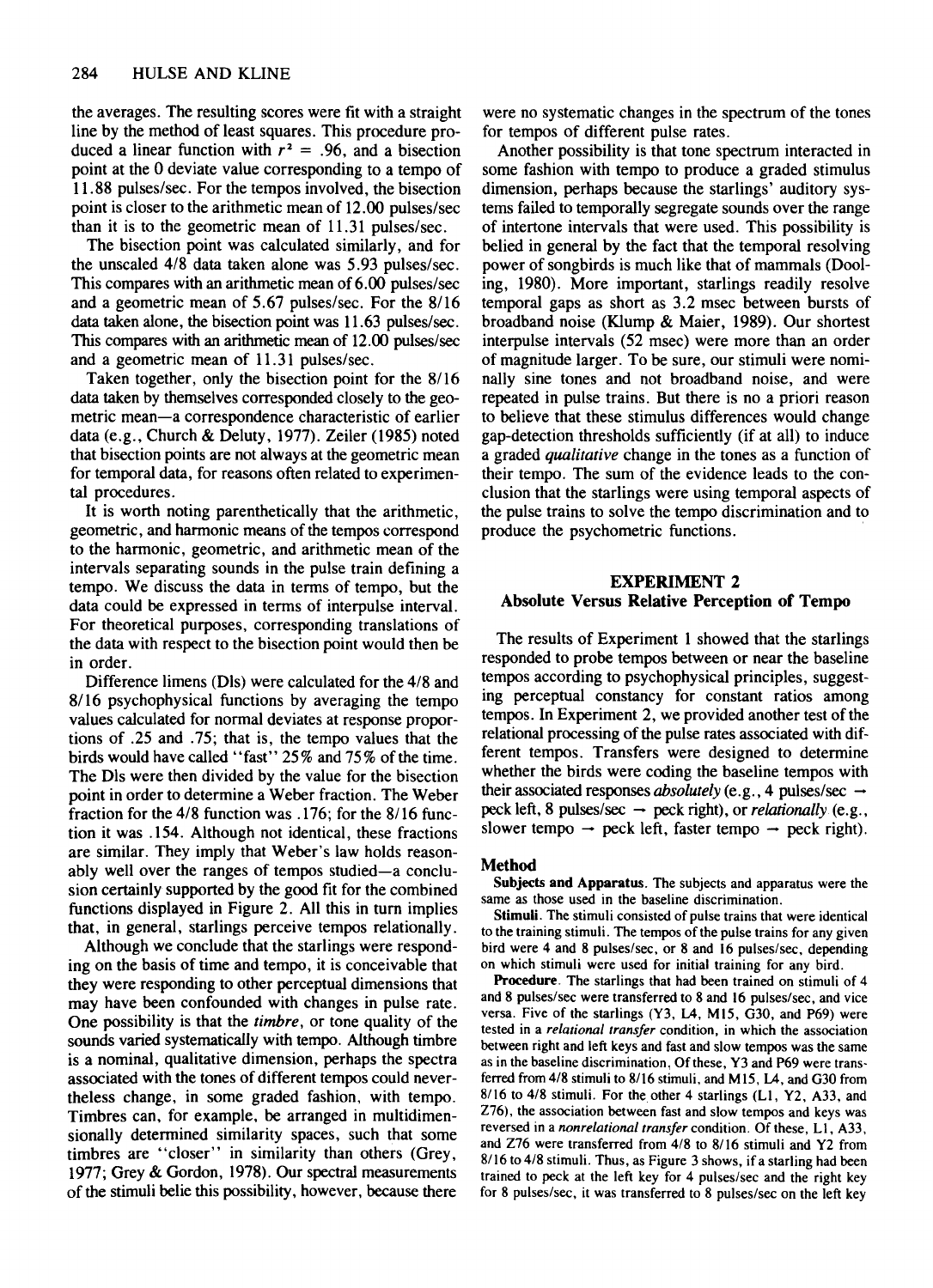

Figure 3. Transfer procedure for Experiment 2 for a starling originally trained to peck the left key for a tempo of 4 pulses/sec and the right key for 8 pulses/sec. In the *relational*transfer, the 8-pulse/ sec ("slow") stimulus was on the left and the 16-pulse/sec ("fast") stimulus was on the right. In the *nonrelationaJ* transfer, the 16 pulse/sec ("different") stimulus was on the left and the 8-pulse/sec ("same") stimulus was on the right.

and 16 pulses/sec on the right key (in the relational transfer) or 16 pulses/sec on the left key and 8 pulses/sec on the right key (in the nonrelational transfer).

Consider the starlings trained with the 4/8 baseline discrimination, as in Figure 3. If they had used fast-slow relations between tempos to solve the baseline discrimination, the relational transfer would be easy to learn and the nonrelational transfer would be difficult, because the same fast-slow stimulus relations were associated with the same right and left keys. However, if the starlings associated an absolute tempo with a given key in the baseline discrimination, the nonrelational transfer would be easier to learn than the relational transfer, because the starlings would only have to learn one new tempo-key association-that involving the one new tempo in the transfer. A relational transfer would be difficult for the starlings using an absolute strategy, because they would have to learn two new tempo-key associations. Each of the transfer tempos was associated with a new key in the transfer. Furthermore, one of the new associations incorporated a tempo-key reversal.

Except for the foregoing changes, the procedures were identical to those used in the initial baseline training. The starlings continued with the reinforced transfer sessions for 10 days. They then returned to the original baseline discriminations for 5 days.

# Results and Discussion

From the start of the first transfer session, the starlings undergoing relational transfers performed significantly better than those undergoing nonrelational transfers.

The results of the relational and nonrelational transfers are shown in Figure 4. Because inspection of the data revealed no suggestion that the starlings that were transferred from the 4/8 to the 8/16 stimulus set performed differently from those transferred from the 8/16 to the 4/8 stimulus set, and because ns were small, these data were combined in the figure and in the statistical analyses. In the first transfer session, the starlings in the relational transfer were more accurate than those in the nonrelational transfer  $[F(1,8) = 34.8, p < .01]$ . Discrimination accuracy for both groups decreased from the last day of baseline discrimination to the first day of transfer. However, for relational transfers, mean performance on the

first transfer day (63% correct) was significantly above chance  $150\%$  correct,  $t(4) = 5.05$ ,  $p < .05$ , and performance stayed above chance for the remaining transfer sessions. For nonrelational transfers, the birds' mean performance (41% correct) was significantly below chance on the first day  $[t(3) = 3.42, p < .05]$ . For the nonrelational transfer, performance improved steadily such that there was no difference between the groups at the end of transfer. There were no reliable differences between the groups upon return to baseline  $(p > .05)$ .

It is possible that the relatively good performance in the relational group was due to rapid learning in the transfer period and not to immediate transfer of the relational discrimination. In fact, accurate discrimination in the relational condition was evident from the outset of transfer. Performance was examined on the first 10 trials and the first 50 trials for the first transfer session. The relevant data appear in Figure 5. All the starlings in the relational condition were at or above chance on both the first 10 trials and the first 50 trials  $[t(4) = 2.50$  and 4.45,  $p <$ .05, respectively]. These data parallel quite well the data



Figure 4. Mean percent correct for relational and nonrelational transfers. Data are shown for baseline sessions on the original tempo discrimination prior to the transfer, for transfer sessions, and for the return to baseline tempos following the transfer.



Figure 5. Percent correct for relational and nonrelational transfers on the first 10 and first 50 trials of the first transfer session for each bird.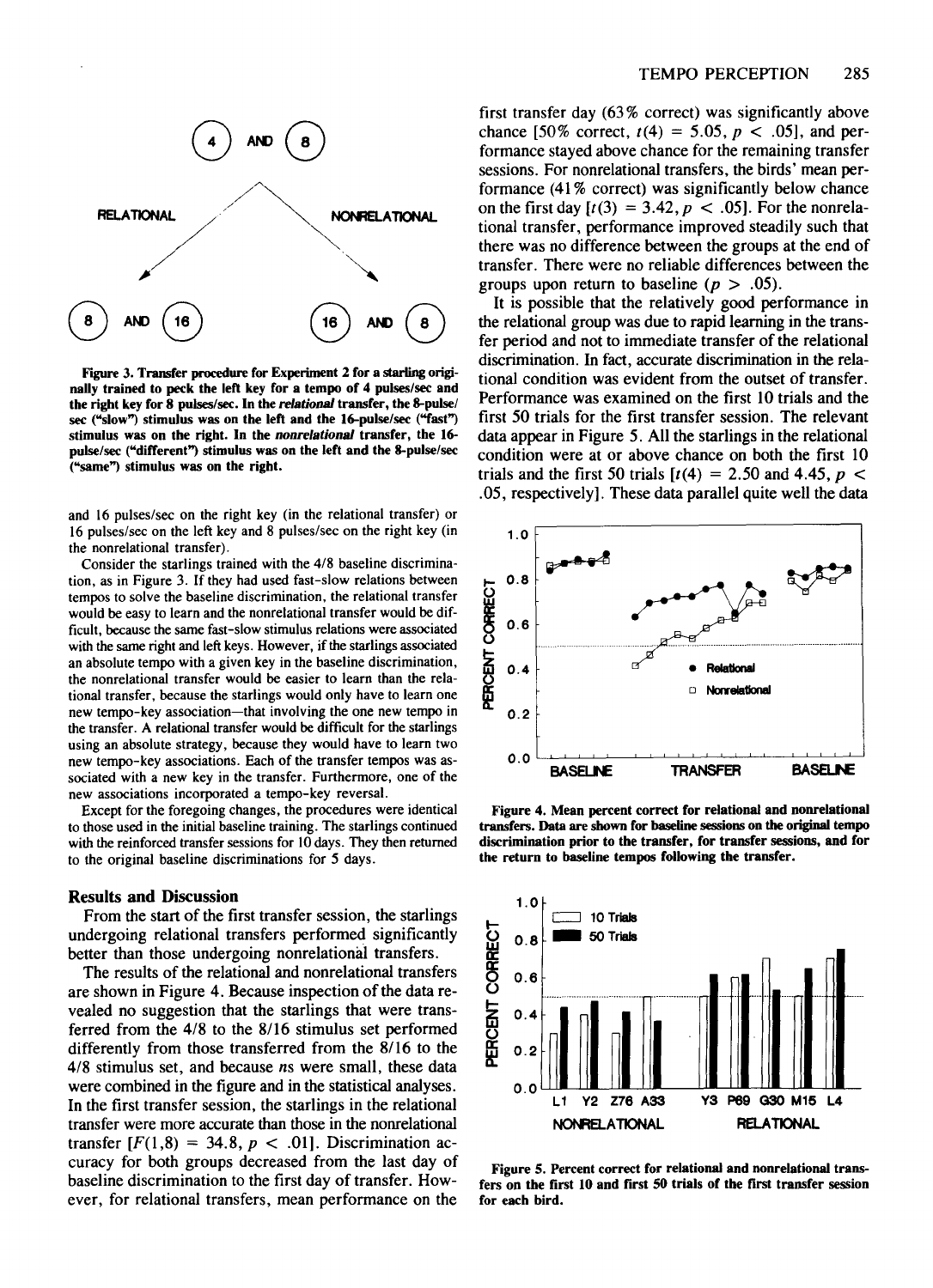for the entire first day, and for the entire 10 transfer sessions (Figure 4). On the other hand, all the starlings in the nonrelational condition were at or below chance (50%) through the first 10 trials of transfer  $[t(3) = 3.53, p <$ .05] and 3 of the 4 starlings remained below chance through the first 50 trials  $[t(2) = 4.77, p < .05]$ . The fourth starling (A33) in the nonrelational condition failed to complete 50 trials during the first session.

In sum, the starlings transferred the tempo discrimination relationally. Above-ehance performance following the relational transfers was virtually immediate, significantly so within the first 10 trials of the first day. Although the starlings in the nonrelational transfer condition eventually reached substantial above-chance performance at the end of the 10-session transfer period, their initial performance was equal to or significantly below chance.

# GENERAL DISCUSSION

Starlings readily discriminate between repeating patterns of tones that vary in rate or tempo. Furthermore, from a psychophysical viewpoint, starlings process these patterns much as if they are drawn from an acoustic dimension that is identical to other prothetic sensory dimensions (Stevens, 1957). Thus, probe tempos that are intermediate between two standard tempos yield a typical psychometric function, and psychometric functions show superposition for pairs of standard tempos that are multiples of one another. These psychophysical data for tempos are compatible with the propositions of scalar theories of timing for isolated intervals (e.g., Gibbon, 1977; Gibbon, Church, & Meek, 1984). They are also compatible with the proposition that starlings respond relationally to tempo as they compare points along a tempo dimension. That is, they process pairs of tempos on a "faster than" or "slower than" basis instead of on an absolute basis, such as remembering particular absolute pulse rates.

When baseline tempos were doubled or halved in the relational and nonrelational transfers in Experiment 2, the starlings managed the relational transfer more readily than the nonrelational transfer. They found that a strategy that maintained, for example, the tempo-response-key association "slow on the left, fast on the right" was easier to follow than an absolute, nonrelational strategy that followed the absolute association "new tempo on the left, same old tempo on the right" (see Figure 2). Even though the nonrelational transfer required fewer new adjustments between a given tempo and its associated response, the starlings nevertheless opted for a relational strategy that called not only for new tempo-response-key associations, but also for a change in the association between an old tempo and the response key.

Once again, these transfer data for tempos are analogous to other data on the transfer of relative time durations for rats (e.g., Church & Deluty, 1977) and pigeons (e.g., Dreyfus et al., 1988; Fetterman, 1987; Fetterman et al., 1986). In general, when rats and pigeons are given trans-

fers of a discrimination based on long and short time intervals, they tend to respond on the basis of relations between the intervals; for example, "longer than. " Our new data also agree with those of Hulse, Humpal, and Cynx (1984), which showed that starlings successfully transferred a discrimination between temporally regular and random patterns of repeating acoustic stimuli across changes in tempo. The starlings maintained the discrimination when the patterns were speeded or slowed-a relational transposition.

One caveat is in order. Although we have chosen to relational standpoint, other theories could, without too much difficulty, explain the transfer data for tempo in Figures 4 and 5 quite well. A theory based on the gradual accrual of absolute amounts of excitation and inhibition to the  $S+$  and  $S-$  stimuli, such as that of Spence (1940), could no doubt do the job without much difficulty. That theory, and others like it, would run into difficulty, however, if stress were added to certain pulses in a repeating pulse train to generate meter and rhythm. As we shall note briefly below, the temporal hierarchies of stress that produce meter and rhythm depend fundamentally on the perception of invariant relations among temporal events (Hulse, Takeuchi, & Braaten, 1993). An analysis of that process with an absolute approach would be extraordinarily complex, if possible at all.

Taken together, the functional properties of individual time durations and tempos are so similar, it is natural to speculate whether and to what extent they are based on a common mechanism. What does regular repetition of an event to create a tempo require of a timing mechanism that is not also required for the isolated event itself? Perhaps the repeated constant intervals needed to manufacture a pulsed stimulus at a constant rate merely serve to reinforce the percept of the constant interpulse interval that is characteristic of the rate. In effect, the subject simply integrates or averages successive interpulse intervals to arrive at the ultimate percept of a given tempo. This process should depend on the rate with which information about the interpulse interval is obtained, and that is a function of the tempo. On the other hand, pulse for pulse, does the subject gain the same information about interpulse intervals in fast and slow tempos? Might there be some interaction between pulse rate and interpulse duration (and, for that matter, pulse duration) in establishing the percept for a given tempo? How might these events for tempo interact with perception for metrical structures, in which tempos are regularly marked at another hierarchical level by accents (Deutsch & Feroe, 1981; Palmer & Krumhansl, 1990; Povel & Essens, 1985)? These questions clearly invite further comparative research.

In any case, the present data for time and tempo contrast sharply with data from transfers of serial pitch relationships by songbirds such as starlings, cowbirds, and mockingbirds (Cynx, Hulse, & Polyzois, 1986; Hulse & Cynx, 1985; Hulse, Cynx, & Humpal, 1984), and by Cebus monkeys (D'Amato, 1988). In these experiments, the an-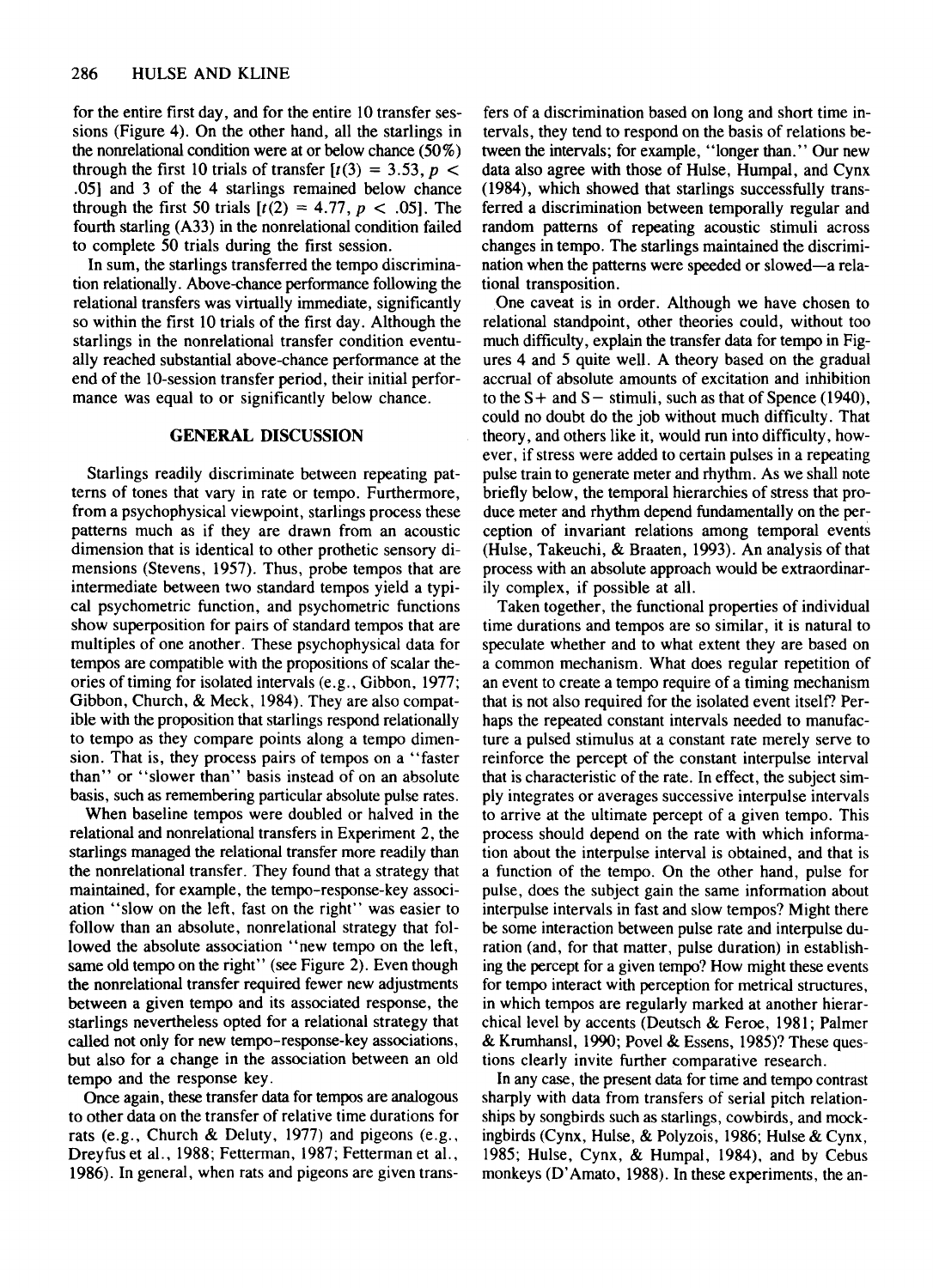imals failed to make relational transfers on the basis of constant shifts in pitch ratios. For example, Hulse, Cynx, and Humpal (1984) trained starlings to discriminate pitch contours, such as four-tone rising versus falling pitch sequences. The starlings utterly failed to generalize the discrimination when the frequencies of the baseline stimuli were doubled or halved-the *frequency range constraint* (Cynx et aI., 1986). This experiment is noteworthy because the ratio transfers of pitch are directly analogous to those of the present experiment, in which tempos were either doubled or halved. More recent research has shown that the frequency range constraint holds for stimuli drawn from virtually the entire frequency range, to which starlings are sensitive (Hulse, Page, & Braaten, 1990).

Both the present data for tempo and earlier results for time intervals are more in line with data from another auditory dimension-loudness. In an experiment directly analogous in design to those on tempo and pitch discussed here, Bernard and Hulse (1992) showed that starlings readily transfer a discrimination based on increasing and decreasing loudness levels of a 2000-Hz tone from one range of loudness levels to another. Apparently, compared with temporal and loudness dimensions, there is something unique about songbirds' and other animals' perceptions of serial pitch patterns.

Finally, the possibility that human and nonhuman animals appear to process repeating temporal structures on a relational basis is potentially important for the empirical and theoretical insights that might be gained about auditory concepts and principles of auditory object formation (Bregman, 1990). Humans clearly perceive metric and rhythmic structures relationally, as such structures are expressed in music (Hulse et aI., 1993). The perceived patterns of intervals and temporal accents that determine the rhythmic structure of a piece of music are independent, within broad limits, of the tempo with which the music is played. Thus, music is perceptually invariant over tempo transformations. This is a good example of the relational constancies that are so characteristic of human music perception. The issue is whether the same perceptual constancies might extend to nonhuman species. If so, there may be principles of auditory perception of broad generality. The present results suggest that, at least for the perception of time and tempo, human and nonhuman animals are much alike.

#### **REFERENCES**

- BERNARD, D. J., & HULSE, S. H. (1992). Transfer of serial stimulus relations by European starlings *(Sturnus vulgaris)*: Loudness. *Journal of Experimental Psychology: Animal Behavior Processes, 18,* 323-334.
- BREGMAN, A. S. (1990). *Auditory scene analysis: Perceptual organi*zation of sound. Cambridge, MA: MIT Press.
- CHURCH, R. M. (1978). The internal clock. In S. Hulse, H. Fowler, & W. K. Honig (Eds.) , *Cognitive processes in animal behavior* (pp. 277-310). Hillsdale, NJ: Erlbaum.
- CHURCH, R. M., & BROADBENT, H. A. (1990). Alternative representations of time, number, and rate. *Cognition,* 37, 55-81.
- CHURCH, R. M., & DELUTY, M. Z. (1977). Bisection of temporal intervals. *Journal ofExperimental Psvchology: Animal Behavior Processes,* 3, 216-227.
- CYNX, J., HULSE, S. H., & POLYZOIS, S. (1986). A psychophysical measure of pitch discrimination loss resulting from a frequency range constraint in European starlings *(Sturnus vulgaris). Journal of Experimental Psychology: Animal Behavior Processes,* 12, 394-402.
- D'AMATO, M. R. (1988). A search for tonal pattern perception in Cebus monkeys: Why monkeys can't hum a tune. *Music Perception*, 5, 453-480.
- DEUTSCH, D. (ED.)(1982). The *psychology ofmusic.* New York: Academic Press.
- DEUTSCH, D., & FEROE, J. (1981). The internal representation of pitch sequences in tonal music. *Psychological Review,* 88, 503-522.
- DOOLING, R. J. (1980). Behavior and psychophysics of hearing in birds. In A. N. Popper & R. R. Fay (Eds.), *Comparative studies of hearing in vertebrates*(pp. 261-288). New York: Springer-Verlag.
- DREYFUS, L. R., FETTERMAN, J. G., SMITH, L. D., & STUBBS, D. A. (1988). Discrimination of temporal relations by pigeons. *Journal of Experimental Psychology: Animal Behavior Processes,* 14,349-367.
- FETTERMAN, J. G. (1987). Same-different comparison of duration. *Animal Learning* &: *Behavior, IS, 403-411.*
- FETTERMAN, J. G., & DREYFUS, L. R. (1987). Duration comparison and the perception of time. In M. L. Commons, J. E. Mazur, J. A. Nevin, & H. Rachlin(Eds.), *Quantitative analyses ofbehavior: Vol. 5.* The *effects of delay and intervening events on reinforcement value* (pp. 3-27). Hillsdale, NJ: Erlbaum.
- FETTERMAN, J. G., & KILLEEN, P. R. (in press). Time discrimination in *Columbia Livia* and *Homo sapiens. Journal of Experimental Psychology: Animal Behavior Processes.*
- FETTERMAN, J. G., STUBBS, D. A., & DREYFUS, L. R. (1986). Scaling of events spaced in time. *Behavior Processes,* 13, 53-68.
- FRAISSE, P. (1964). The psychology of time. London: Eyre & Spottiswode.
- FRAISSE, P. (1978). Time and rhythm perception. In E. C. Carterette & M. P. Friedman (Eds.), *Handbook. ofperception* (Vol. 8, pp. 203- 254). New York: Academic Press.
- GIBBON, J. (1977). Scalar expectancy theory and Weber's law in animal timing. *Psychological Review,* 84, 279-325.
- GIBBON, J. (1986). The structure of time: How time flies. In G. H. Bower (Ed.), The psychology of learning and motivation (pp. 105-135). New York: Academic Press.
- GIBBON, J., & ALLAN, L. G. (1984). *Annals of the New York Academy ofSciences: Vol.* 423. *TIming and time perception.* New York: New York Academy of Sciences.
- GIBBON, J., & CHURCH, R. M. (1990). Representation of time. *Cognition,* 37, 23-54.
- GIBBON, J., CHURCH, R. M., & MECK, W. H. (1984). Scalar timing in memory. In J. Gibbon & L. Allan (Eds.), *TIming and time perception* (pp. 52-77). New York: New York Academy of Sciences.
- GREY, J. M. (1977). Multidimensional perceptual scaling of musical timbres. Journal of the Acoustical Society of America, 61, 1270-1277.
- GREY, J. M., & GORDON, J. W. (1978). Perceptual effects of spectral modifications on musical timbres. Journal of the Acoustical Society *of America,* 63, 1493-1500.
- HULSE, S. H., & CYNX, J. (1985). Relative pitch perception is constrained by absolute pitch in songbirds. *Journal ofComparative Psychology,* 99, 176-196.
- HULSE, S. H., CYNX, J., & HUMPAL, J. (1984). Absolute and relative pitch discrimination in serial pitch perception by birds. *Journal of Experimental Psychology: General,* 113, 38-54.
- HULSE, S. H., HUMPAL, J., & CYNX, J. (1984). Discrimination and generalization of rhythmic and arrhythmic sound patterns by European starlings. *Music Perception,* 1, 442-464.
- HULSE, S. H., PAGE, S. C., & BRAATEN, R. F. (1990). Frequency range size and the frequency range constraint in auditory perception by European starlings *(Stumus vulgaris). Animal Learning* &: *Behavior, 18,* 238-245.
- HULSE, S. H., TAKEUCHI, A. H., & BRAATEN, R. F. (1993). Perceptual invariances in the comparative psychology of music. *Music Perception,* 10, 151-184.